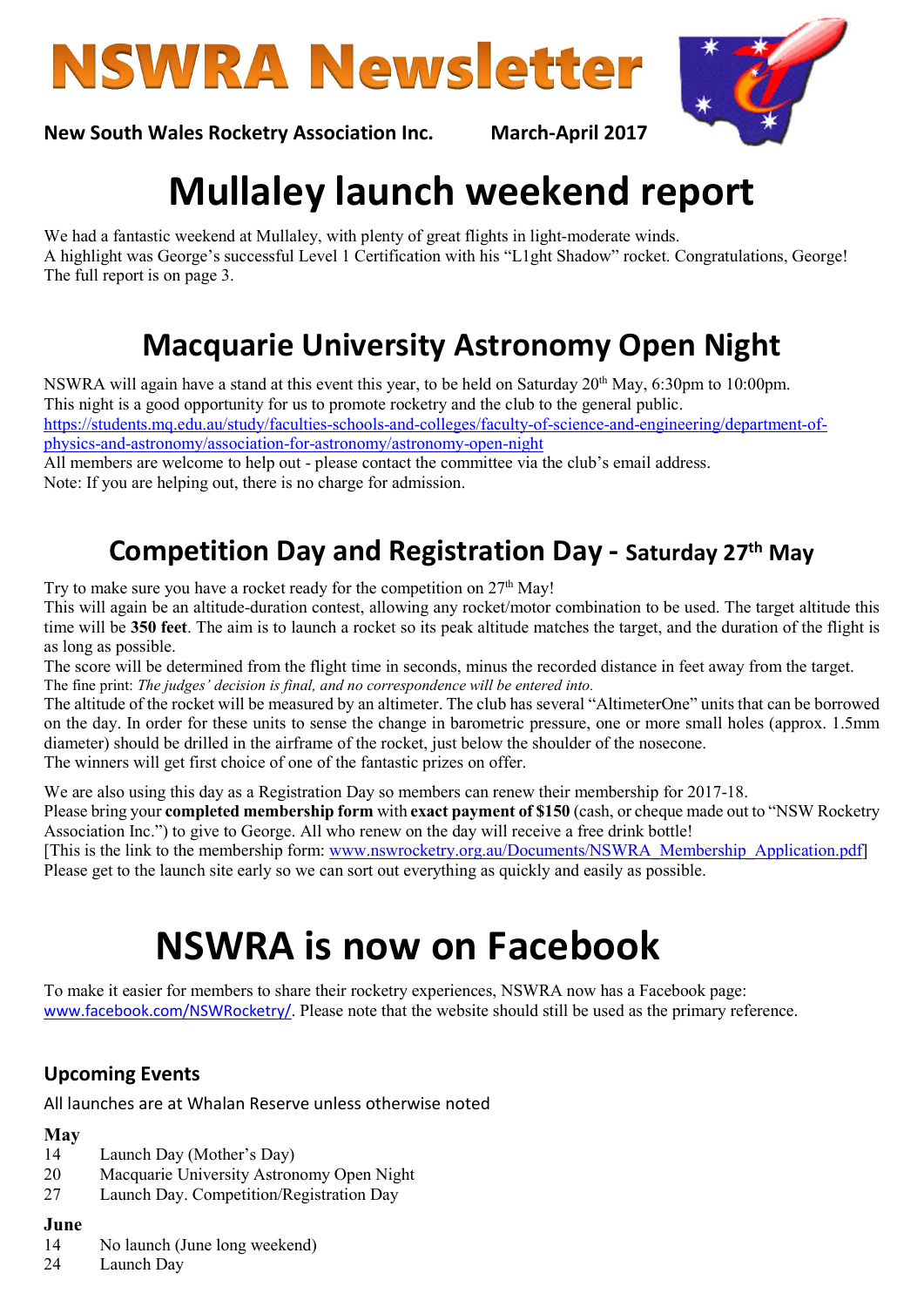# Launch Day 12<sup>th</sup> March

Number of launches: 28



Mitch's "Super Neon" lifting off

There is usually less activity at Sunday launches, but today we had several visitors with their low power rockets that made for quite a busy morning.

George's "Axion G6" water rocket had 3 perfect flights at 205psi and 210psi, and his son, John, launched his "Dust Devil" on a C6 motor.

We had 2 new members join us today. Welcome, Mitch and Scott! Mitch launched several rockets on E12 motors – an Estes "D Region Tomahawk", a Semroc "Thunderstrike" and an Estes "Super Neon", a tube-finned rocket.

Scott has launched with us previously when we were at Doonside. Today he launched his beautifully finished scale model of "Juno 1/Jupiter C", on a G68 motor for a successful progression into midpower. Congratulations, Scott!

He also launched another scale model, a "Falcon 9" on an E9 motor for another nice flight.



Scott's beautiful "Juno 1" on a G68

### Launch Day 29<sup>th</sup> April

Number of launches: 16

Ideal conditions today – not too hot, and virtually no wind. Blacktown City Council were even mowing the area for us!

Jason's "Phoenix" and "Little John" rockets were the first in the air, using C6 motors.

David H attempted to launch his "Lil Hustler" on an E12 motor, only to suffer a spectacular CATO.

Undeterred by this, Mitch attempted his MPR accreditation with his "Phobos" on a G64 – successfully. Congratulations, Mitch!

George flew his "Axion" water rocket at 210 and then 220 psi.

David C used a C6 in his "Saucer B" for a nice straight flight – better than last time.

Jonathan flew his "Type 31" on an F15 motor.

Next on the pad we had 3 identical "Nike Smoke" rockets – David H used an F79, Kevin used an F26, and Mitch used an F50 – all nice flights. Mitch then launched his "LOC Iris" on a G64.

Tim also used a G64 motor in his "Cweasel". Despite the high altitude attained and a separation occurring, the light winds meant that both sections were recovered within the reserve, with little damage to the rocket.

Last flight for the morning was David C's "Toblerone 2" on a C6.



Jonathan's "Type 31" lifts off amongst a group of "Nike Smoke" rockets